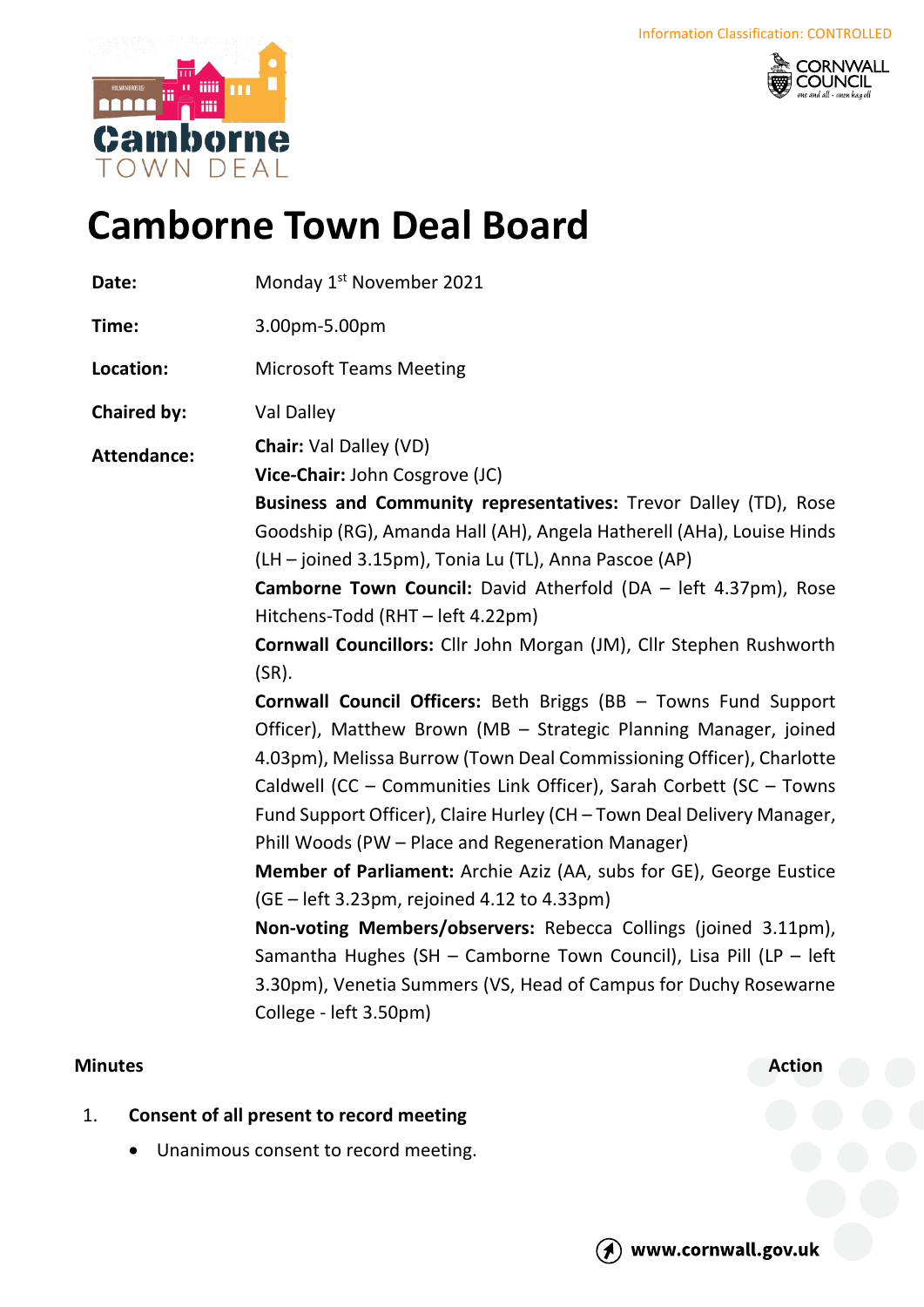# 2. **Welcome and Introductions**

• PW advised the Board that Beth Briggs (BB) was moving to a new role and introduced Sarah Corbett (SC) as the new Town Deal Support Officer. The Chair extended her thanks to BB for her work supporting the Board.

### 3. **Apologies**

• Apologies had been received from Mark Duddridge (MD), Matthew Brown (MB – would join for the second hour), Rebecca Collings (RC – would join later), Louise Hines (LH – would join after 3pm).

# 4. **Declarations of Interest**

- VD declared an interest in the Donald Thomas Centre and It's Possible Camborne CIC.
- DA declared an interest in West Cornwall works CIC
- RHT declared an interest in West Cornwall Works, It's Possible Camborne CIC and Camborne Town Council.
- SH declared an interest in Camborne Town Council.
- CC declared an interest in the Youth Cafés Cornwall CIC.
- AH declared an interest in It's Possible Camborne CIC.
- AHa declared an interest in the Donald Thomas Centre, Camborne Contemporary Crafts Hub.
- AP declared an interest in Camborne BID and noted that her company Make Me a Plan had a project on the reserve list.
- PW declared an interest in Cornwall Council.

#### 5. **Minutes of the last meeting and action tracker**

- The minutes of the meeting held on  $20<sup>th</sup>$  September 2021 were agreed by the Board as an accurate record.
- The action tracker was noted, all actions had been completed.

# 6. **Town Deal Project Lead Presentations**

#### Project A-Void (Camborne BID)

- AP gave a presentation about Project A-Void, a copy of which was circulated after the meeting.
- Following the presentation AH asked what the criteria would be for selecting projects and AP advised that they expected to amend the criteria to match the Government's updated criteria and Cornwall Council's requirements.
- She also advised that they would be engaging with arts/creative students as well as business student who might want to set up businesses.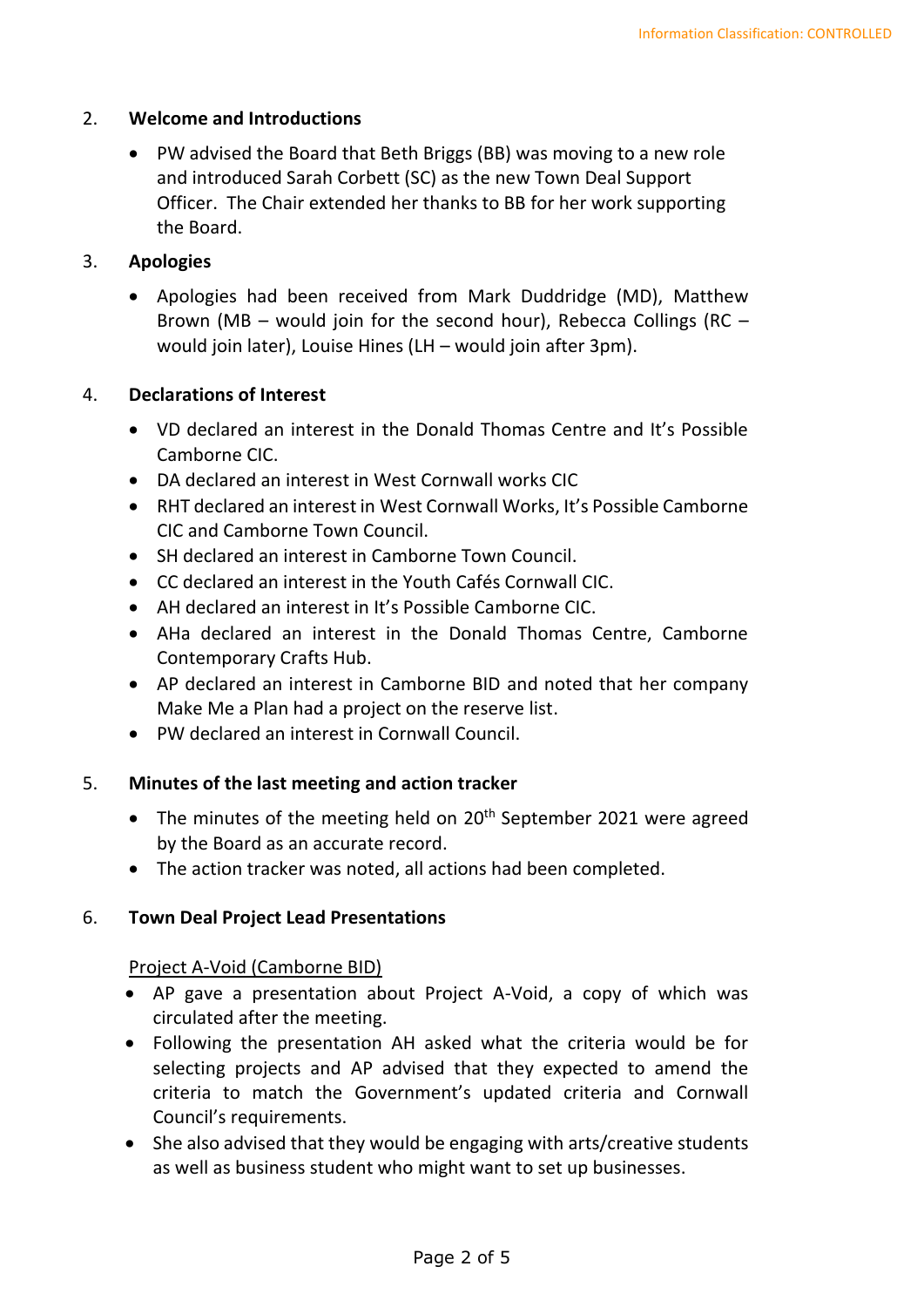• AP noted that the project had looked to other towns for ideas/inspiration around the rebranding/signage for Camborne and they would also be engaging with the Chamber of Commerce, BIDs and a wide range of organisations.

Food and Farming Hub (Cornwall College)

- VS talked through her presentation about the Food & Farming Hub project, a copy of which was circulated after the meeting.
- Questions followed and VS assured the Board that the Hub would provide a route to higher level skills, as well as offering lower level courses which were an important route into the sector.
- She advised that they were looking to reinvigorate the college site and would be interested in restarting activities such as markets.
- VS also noted that the Board would be able to see plans for the Hub when they became available.

# 7. **Programme Management Office update**

- CH gave an update on project progress and risks, referring to the Highlight Report and Risk Register that had been circulated in the agenda pack.
- She noted that support for business case development was in place and work was underway. In addition, three cashflow applications had been received and were being processed which was a good sign of project progress.
- It was noted that in the Highlight Report Camborne Contemporary Craft Hub's risk level was red because it was going through the process to make Camborne Town Council the building's freeholder. This was to be discussed by Camborne Town Council on 11/12/21 and any issues would be brought back to the Board.
- CH flagged some risks facing all Town Deal Boards which were cost escalation and the availability of match funding. Project development work might reveal factors making projects more expensive, costs linked to the pandemic and cost escalation in the supply chain would also have an impact.
- CH advised that the PMO would report on cost escalation at the next meeting and asked Board members to consider the approach they would like to take to managing cost escalation, for discussion at the December meeting.
- **ACTION 1:** CH to report to the Board on cost escalation at the next meeting.
- **ACTION 2:** Board members to consider approaches to managing cost escalation.
- JM raised concerns about the cost of an alternative to the Buzz Station project and felt Cornwall Council was keen to appoint consultants without

CH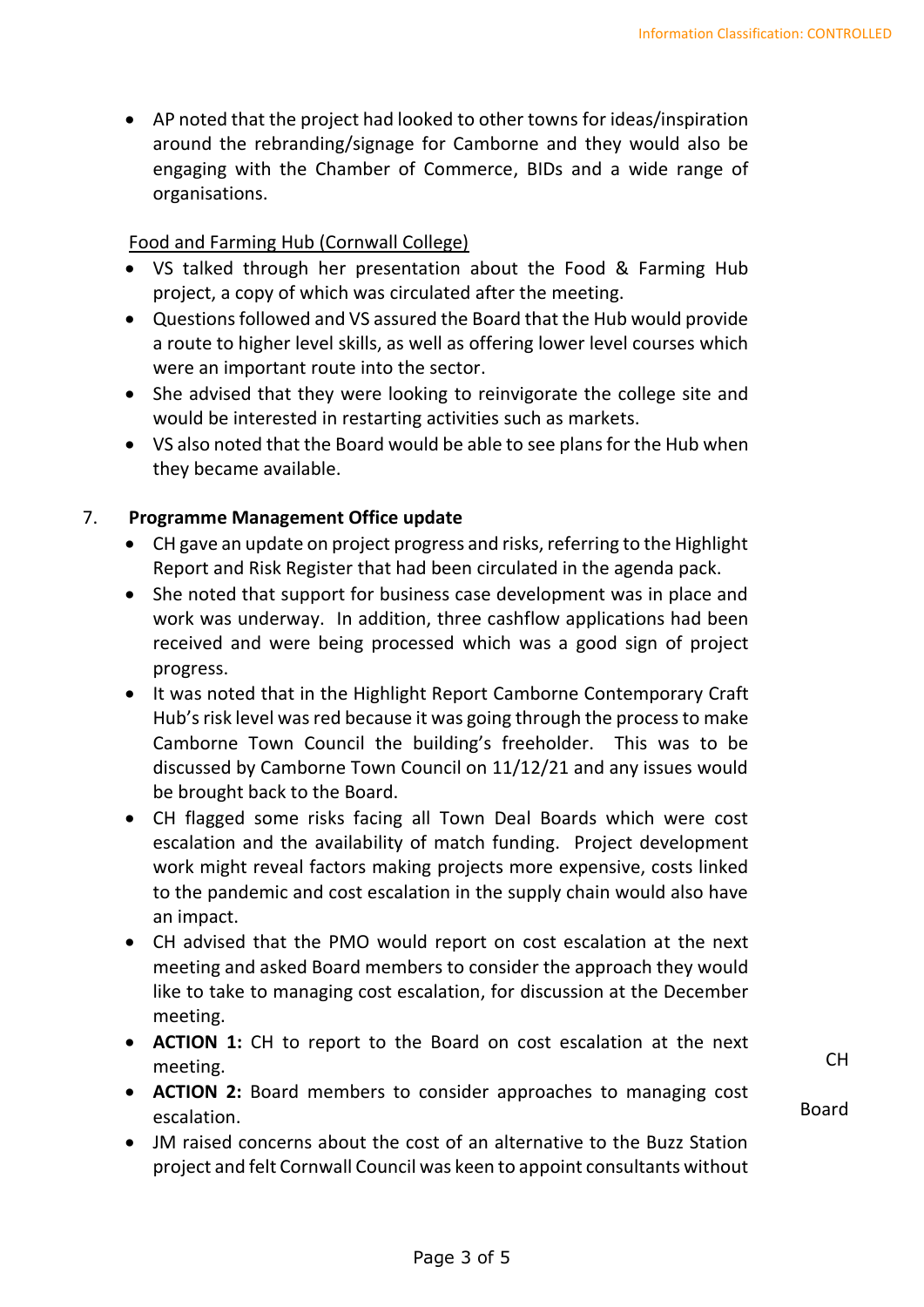reference to the Board. CH advised that this would be covered in the next agenda item.

# 8. **Buzz Station project – reallocation of funding and programme**

- CH talked through the Camborne Alternative Project Process document that had been circulated with the agenda pack. She noted that as the bus station site was no longer available for the Buzz Station project an alternative site or sites would have to be found.
- CH proposed a series of workshops involving a multi disciplinary team and Board members to produce some costed options to bring back to the Board.
- She also noted that the PMO was seeking an extension for the Buzz Station project from the Department for Levelling Up, Housing and Communities and was waiting for advice on the processfor doing this. GE advised that when the request for an extension had been submitted he would raise it at ministerial level.
- **ACTION 3:** GE to raise the Buzz Station extension at ministerial level when the request has been submitted and support its approval.
- VD asked the Board if they agreed to the proposed project identification process and the majority were in favour.
- JC proposed that in order to progress quickly with the workshops the Chair should be able to approve costs through Chair's action. The Board discussed this and decided that the most appropriate group to approve costs associated with the Buzz Station workshops was the Buzz Station Sub Group. A budget for the Buzz Station Sub Group was discussed and CH offered to obtain a costing.
- **ACTION 4:** CH to obtain a cost outline for the workshops and inform the Board.
- It was noted that the Board felt it would be more effective to meet face to face for the Buzz Station workshops.
- **ACTION 5:** SC to check members' availability for the next Buzz Station Sub Group meeting.
- DA proposed the Old Fire Station as an alternative site for the project and invited Board members to a site visit the next day. JM accepted and VD would attend if possible. GE noted that the owners seemed to be open to bringing the building back into use, while other Board members raised concerns about the cost of renovating it.

#### 9. **Comms Sub Group Update**

• RG noted that the Comms Sub Group had worked with Sue Bradbury PR to produce a press release about the news about the Buzz Station. Good coverage had been achieved and there had been a positive community response to what's next for the Buzz Station.

GE

CH

SC